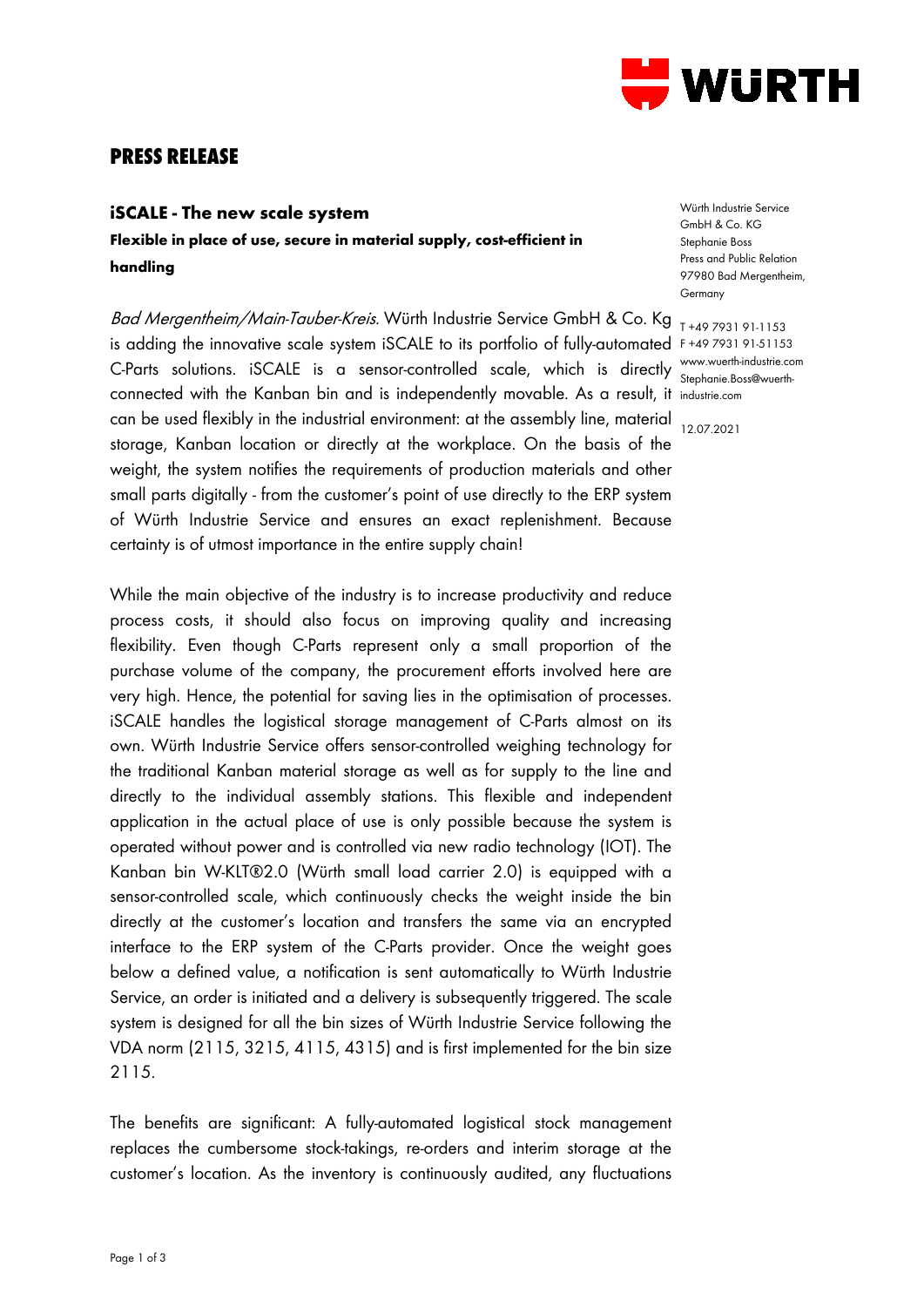

and peaks can be identified in time, and thus, the supply security can be maximised. iSCALE is particularly suitable for manufacturing companies having irregular requirements of direct materials. In addition to that, the process is economised significantly by reducing the tied-up capital, since high inventory levels can be reduced at customer's location, and in turn, areas for storage spaces.

iSCALE is an important part of several from the entirety of procurement and logistics solutions of Würth Industrie Service. With iSCALE, it is possible to deliver to the central storage locations as well as seamlessly supply to the exact place of requirement and the individual assembly area. Thus, the processes are completely networked as defined by the principles of lean factory. In this way, the C-Parts management partner offers an additional solution within the production and operating materials supply, using which the users can further digitalise their entire delivery chain and make it more transparent. Thus, the processes are so simplified that the customers or the production employees no longer have to themselves order any materials required. On the basis of the weight, the intelligent system independently identifies the exact requirement for material and automatically notifies the same to the ERP system of Würth Industrie Service. Thus, the entire supply chain and the flow of material to the place of use will be largely self-controlled.

Further information on different Kanban solutions at Würth Industrie Service is available on our website at [www.wuerth-industrie.com/kanban.](http://www.wuerth-industrie.com/kanban)